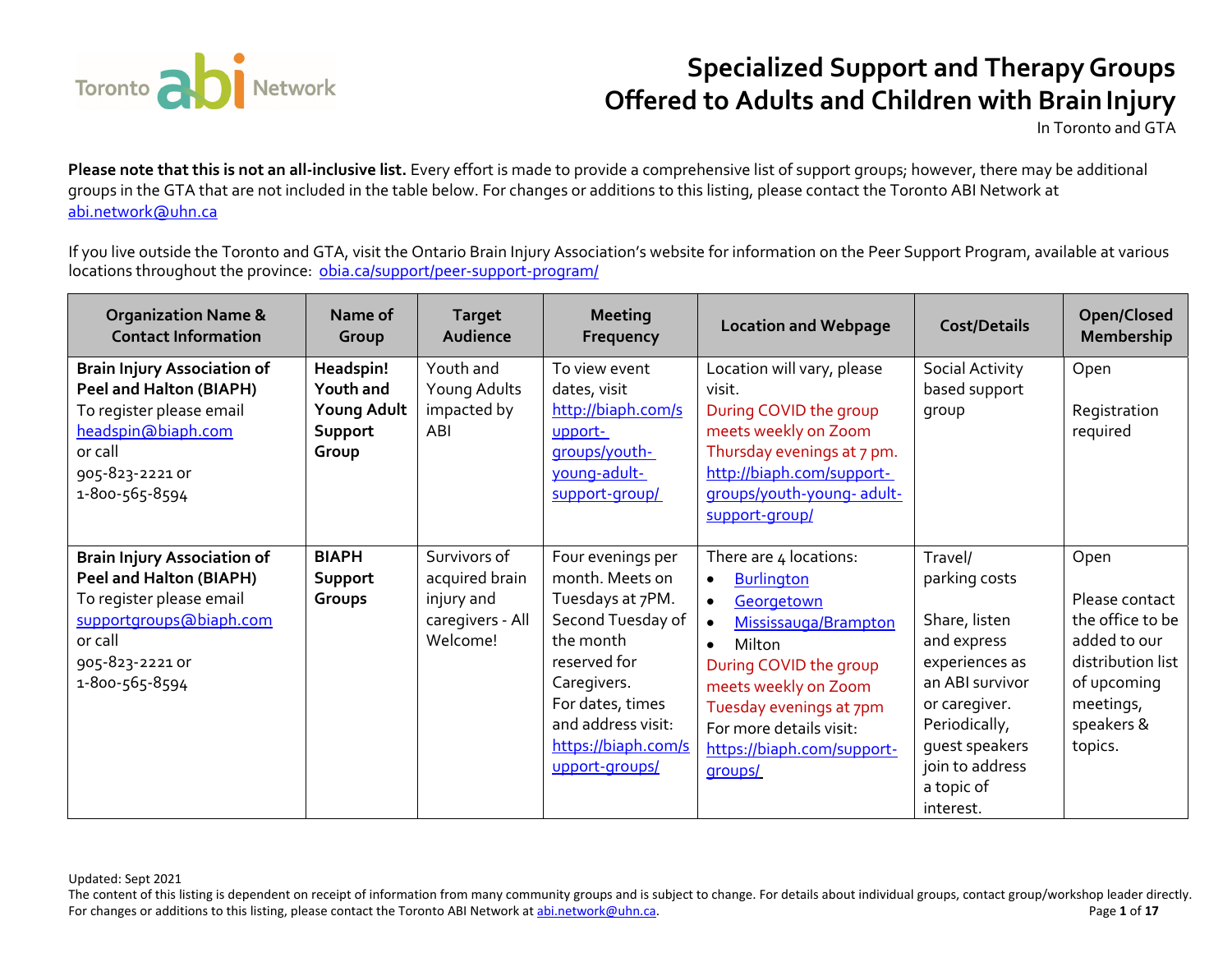

In Toronto and GTA

**Please note that this is not an all-inclusive list.** Every effort is made to provide a comprehensive list of support groups; however, there may be additional groups in the GTA that are not included in the table below. For changes or additions to this listing, please contact the Toronto ABI Network at abi.network@uhn.ca

If you live outside the Toronto and GTA, visit the Ontario Brain Injury Association's website for information on the Peer Support Program, available at various locations throughout the province: <u>obia.ca/support/peer-support-program/</u>

| <b>Organization Name &amp;</b><br><b>Contact Information</b>                                                                                                                                                     | Name of<br>Group                        | <b>Target</b><br>Audience                                                           | <b>Meeting Frequency</b>                                        | <b>Location and Webpage</b>                                           | <b>Cost/Details</b>                                                                                                                                                                    | Open/Closed<br><b>Membership</b>                                     |
|------------------------------------------------------------------------------------------------------------------------------------------------------------------------------------------------------------------|-----------------------------------------|-------------------------------------------------------------------------------------|-----------------------------------------------------------------|-----------------------------------------------------------------------|----------------------------------------------------------------------------------------------------------------------------------------------------------------------------------------|----------------------------------------------------------------------|
| <b>Brain Injury Society of</b><br><b>Toronto (BIST)</b><br>Programs & Services<br>Coordinator: Ryan Natale<br>T: 647-990-1485<br>E: connections@bist.ca<br>(All support groups are now<br>held virtually online) | <b>ABI Survivor</b><br>Support<br>Group | <b>ABI Survivors</b><br>who are 27 yrs<br>old and up. A<br>mixed gendered<br>group. | 1st and every 3rd<br>Tuesday of the<br>month @<br>$6:30 - 8$ pm | Now held virtually online.<br>Register at:<br>bist.ca/online-programs | Connect with other<br>adults living with<br>mild/ moderate<br>ABI. Discuss<br>challenges,<br>successes & share<br>coping strategies &<br>support.<br>Facilitated by a<br>Social Worker | Open,<br>registration<br>required for<br>access to<br>support groups |
|                                                                                                                                                                                                                  |                                         |                                                                                     |                                                                 |                                                                       | specialized in brain<br>injury supports.                                                                                                                                               |                                                                      |
| <b>Brain Injury Society of</b><br><b>Toronto (BIST)</b>                                                                                                                                                          | Peer Led<br>Caregiver<br>Support        | Adult family<br>members and<br>loved ones of                                        | Last Wednesday of<br>the month $@6:30$<br>$-8$ pm               | Now held virtually online.<br>Register at:                            | Facilitated by a<br>caregiver with lived<br>experience                                                                                                                                 | Open,<br>registration<br>required for                                |
| Programs & Services<br>Coordinator: Ryan Natale                                                                                                                                                                  | Group                                   | people living<br>with ABI                                                           |                                                                 | bist.ca/online-programs                                               |                                                                                                                                                                                        | access to<br>support groups                                          |
| T: 647-990-1485<br>E: connections@bist.ca                                                                                                                                                                        |                                         |                                                                                     |                                                                 |                                                                       |                                                                                                                                                                                        |                                                                      |

Updated: Sept 2021

The content of this listing is dependent on receipt of information from many community groups and is subject to change. For details about individual groups, contact group/workshop leader directly. For changes or additions to this listing, please contact the Toronto ABI Network at <u>abi.network@uhn.ca</u>. **Page 2** as **Page 2** of 17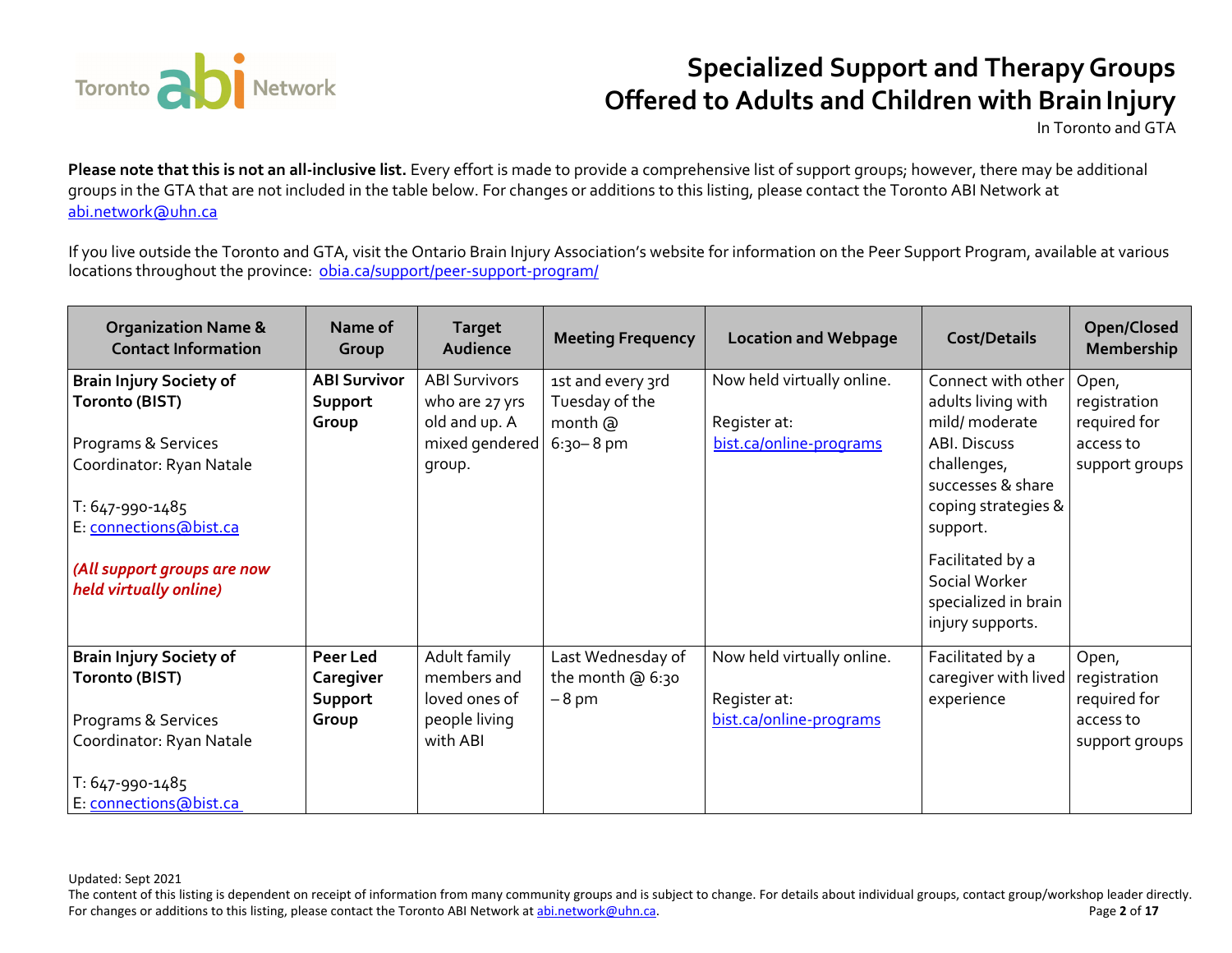

In Toronto and GTA

**Please note that this is not an all-inclusive list.** Every effort is made to provide a comprehensive list of support groups; however, there may be additional groups in the GTA that are not included in the table below. For changes or additions to this listing, please contact the Toronto ABI Network at abi.network@uhn.ca

If you live outside the Toronto and GTA, visit the Ontario Brain Injury Association's website for information on the Peer Support Program, available at various locations throughout the province: <u>obia.ca/support/peer-support-program/</u>

| <b>Organization Name &amp;</b><br><b>Contact Information</b> | Name of<br>Group | <b>Target</b><br>Audience | <b>Meeting Frequency</b> | <b>Location and Webpage</b> | <b>Cost/Details</b>   | Open/Closed<br>Membership |
|--------------------------------------------------------------|------------------|---------------------------|--------------------------|-----------------------------|-----------------------|---------------------------|
| <b>Brain Injury Society of Toronto</b>                       | Women's          | <b>ABI Survivors</b>      | Every 1st & 3rd          | Now held virtually online.  | Connect with other    | Open,                     |
| (BIST)                                                       | Support          | who identify              | Thursday of the          |                             | women living with     | registration              |
|                                                              | Group            | as women                  | month @ 6:30-            | Register at:                | ABI. Problem solve,   | required for              |
| Programs & Services                                          |                  |                           | 8pm                      | bist.ca/online-programs     | learn coping          | access to                 |
| Coordinator: Ryan Natale                                     |                  |                           |                          |                             | techniques &          | support groups            |
|                                                              |                  |                           |                          |                             | relieve stress        |                           |
| T: 647-990-1485                                              |                  |                           |                          |                             |                       |                           |
| E: connections@bist.ca                                       |                  |                           |                          |                             | Group is inclusive    |                           |
|                                                              |                  |                           |                          |                             | to women of all       |                           |
|                                                              |                  |                           |                          |                             | ages, ethnic          |                           |
|                                                              |                  |                           |                          |                             | backgrounds,          |                           |
|                                                              |                  |                           |                          |                             | gender/queer          |                           |
|                                                              |                  |                           |                          |                             | identities, including |                           |
|                                                              |                  |                           |                          |                             | trans women and       |                           |
|                                                              |                  |                           |                          |                             | people who identify   |                           |
|                                                              |                  |                           |                          |                             | as non-binary.        |                           |
|                                                              |                  |                           |                          |                             |                       |                           |
|                                                              |                  |                           |                          |                             | Facilitated by a      |                           |
|                                                              |                  |                           |                          |                             | Social Worker         |                           |
|                                                              |                  |                           |                          |                             | specializing in ABI   |                           |
|                                                              |                  |                           |                          |                             | supports.             |                           |
|                                                              |                  |                           |                          |                             |                       |                           |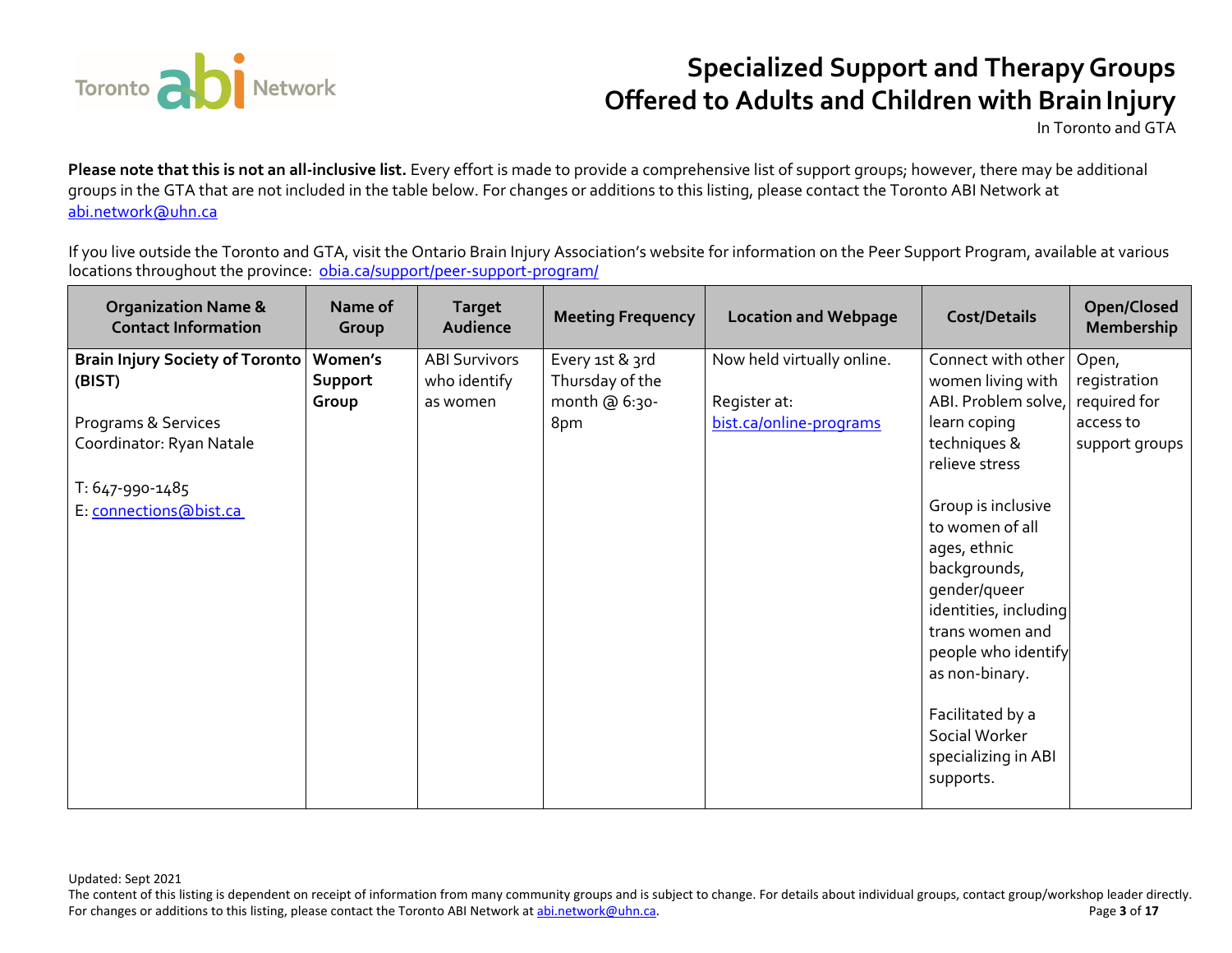

In Toronto and GTA

**Please note that this is not an all-inclusive list.** Every effort is made to provide a comprehensive list of support groups; however, there may be additional groups in the GTA that are not included in the table below. For changes or additions to this listing, please contact the Toronto ABI Network at abi.network@uhn.ca

If you live outside the Toronto and GTA, visit the Ontario Brain Injury Association's website for information on the Peer Support Program, available at various locations throughout the province: <u>obia.ca/support/peer-support-program/</u>

| <b>Organization Name &amp;</b><br><b>Contact Information</b> | Name of<br>Group | <b>Target</b><br>Audience | <b>Meeting Frequency</b> | <b>Location and Webpage</b> | <b>Cost/Details</b>   | Open/Closed<br>Membership |
|--------------------------------------------------------------|------------------|---------------------------|--------------------------|-----------------------------|-----------------------|---------------------------|
| <b>Brain Injury Society of</b>                               | Men's            | <b>ABI Survivors</b>      | Every 2nd                | Now held virtually          | Connect with          | Open,                     |
| Toronto (BIST)                                               | <b>Social</b>    | who identify as           | Thursday of the          | online.                     | other men             | registration              |
|                                                              | Drop-In          | men                       | month @ 1-3pm            |                             | living with ABI       | required for              |
| Programs & Services                                          |                  |                           |                          | Register At:                |                       | access to                 |
| Coordinator: Ryan Natale                                     | (Men's           |                           |                          | bist.ca/online-programs     | This group is         | support groups            |
|                                                              | Support          |                           |                          |                             | inclusive to men of   |                           |
| T: 647-990-1485                                              | Group)           |                           |                          |                             | all ages, ethnic      |                           |
| E: connections@bist.ca                                       |                  |                           |                          |                             | backgrounds,          |                           |
|                                                              |                  |                           |                          |                             | gender/queer          |                           |
|                                                              |                  |                           |                          |                             | identities, including |                           |
|                                                              |                  |                           |                          |                             | trans men and         |                           |
|                                                              |                  |                           |                          |                             | people who identify   |                           |
|                                                              |                  |                           |                          |                             | as non-binary.        |                           |
|                                                              |                  |                           |                          |                             |                       |                           |
|                                                              |                  |                           |                          |                             | Facilitated by Ryan   |                           |
|                                                              |                  |                           |                          |                             | Natale                |                           |

Updated: Sept 2021

The content of this listing is dependent on receipt of information from many community groups and is subject to change. For details about individual groups, contact group/workshop leader directly. For changes or additions to this listing, please contact the Toronto ABI Network at abi.network@uhn.ca. Page **4** of **17**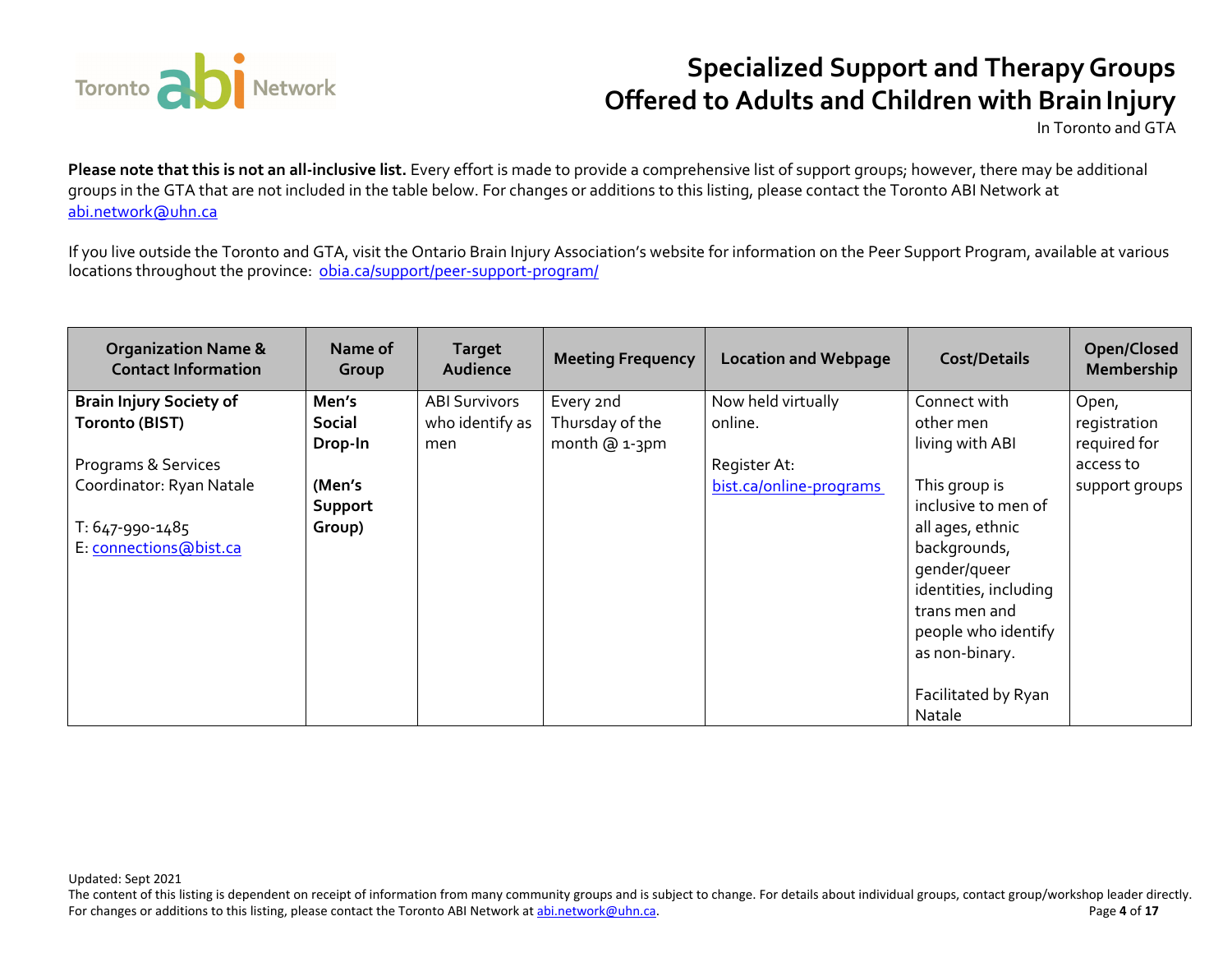

In Toronto and GTA

**Please note that this is not an all-inclusive list.** Every effort is made to provide a comprehensive list of support groups; however, there may be additional groups in the GTA that are not included in the table below. For changes or additions to this listing, please contact the Toronto ABI Network at abi.network@uhn.ca

If you live outside the Toronto and GTA, visit the Ontario Brain Injury Association's website for information on the Peer Support Program, available at various locations throughout the province: <u>obia.ca/support/peer-support-program/</u>

| <b>Organization Name &amp;</b><br><b>Contact Information</b> | <b>Name of Group</b> | <b>Target</b><br>Audience | <b>Meeting</b><br>Frequency | <b>Location and Webpage</b> | <b>Cost/Details</b>                  | Open/Closed<br>Membership |
|--------------------------------------------------------------|----------------------|---------------------------|-----------------------------|-----------------------------|--------------------------------------|---------------------------|
| <b>Brain Injury Society</b>                                  | Social Drop-In for   | Members of                | Last Thursday               | Held virtually online.      | Connect with other                   | Open,                     |
| of Toronto (BIST)                                            | members of the South | the South                 | of the month                |                             | brain injury                         | registration              |
|                                                              | Asian / East Indian  | Asian / East              | 6:30-8:00 pm                | Register At:                | survivors from                       | required for              |
| Programs and                                                 | <b>Communities</b>   | Indian                    |                             | bist.ca/south-asian         | similar cultural and                 | access to                 |
| <b>Services Coordinator</b>                                  |                      | Communities               |                             |                             | linguistic                           | support groups            |
| Melissa Forrest                                              |                      | who live with             |                             |                             | backgrounds in a                     |                           |
|                                                              |                      | the effects of            |                             |                             | supportive                           |                           |
| T: 647-990-1485                                              |                      | brain injury              |                             |                             | environment                          |                           |
| E: connections@bist.ca                                       |                      |                           |                             |                             | facilitated by two<br>members of the |                           |
|                                                              |                      |                           |                             |                             | East Indian                          |                           |
|                                                              |                      |                           |                             |                             | communities who                      |                           |
|                                                              |                      |                           |                             |                             | are professionals in                 |                           |
|                                                              |                      |                           |                             |                             | brain injury                         |                           |
|                                                              |                      |                           |                             |                             | rehabilitation.                      |                           |
|                                                              |                      |                           |                             |                             |                                      |                           |
|                                                              |                      |                           |                             |                             | Discussions will                     |                           |
|                                                              |                      |                           |                             |                             | take place in Urdu,                  |                           |
|                                                              |                      |                           |                             |                             | Hindi, Punjabi,                      |                           |
|                                                              |                      |                           |                             |                             | Gujarati and                         |                           |
|                                                              |                      |                           |                             |                             | English as per the                   |                           |
|                                                              |                      |                           |                             |                             | needs of group                       |                           |
|                                                              |                      |                           |                             |                             | members.                             |                           |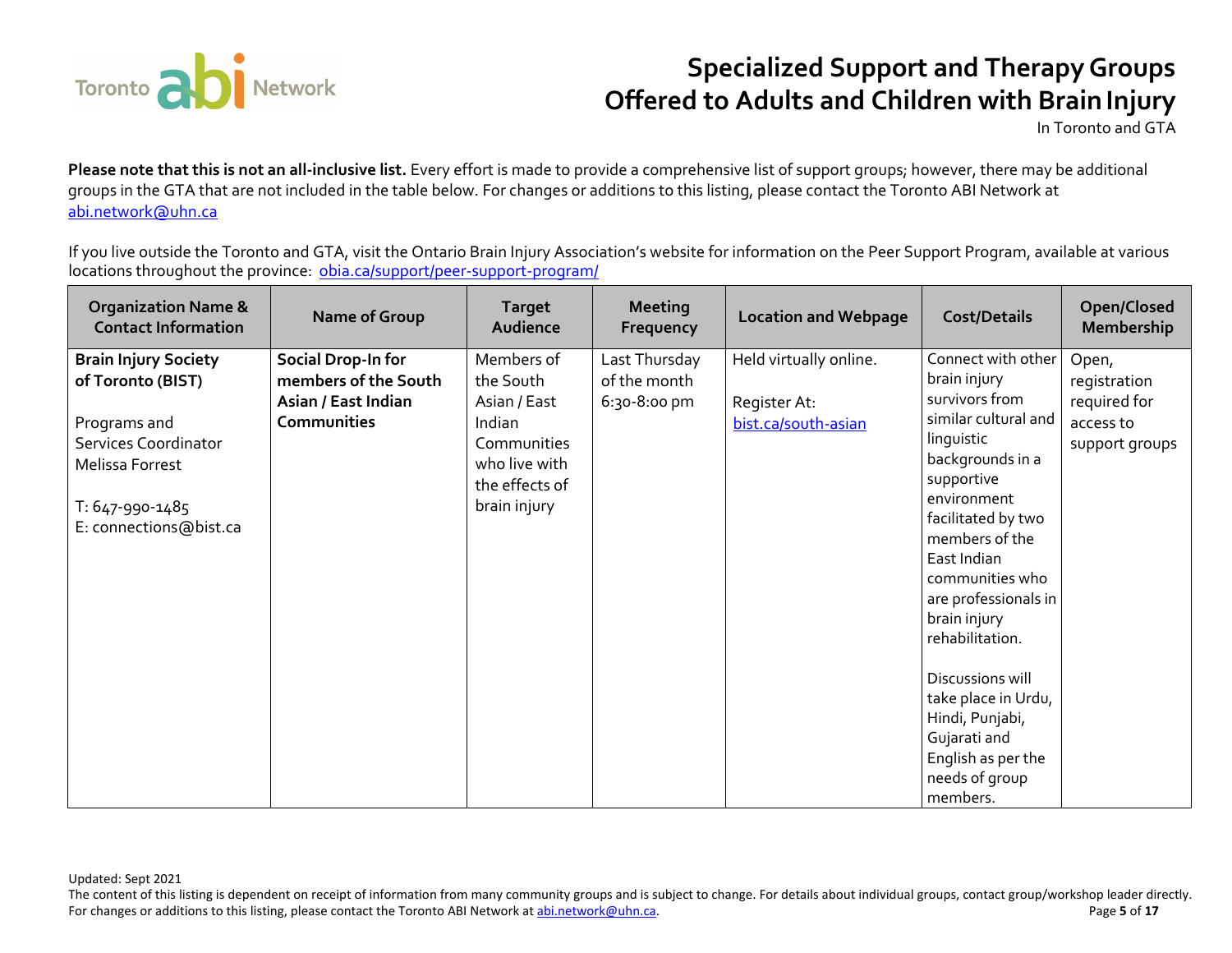

In Toronto and GTA

**Please note that this is not an all-inclusive list.** Every effort is made to provide a comprehensive list of support groups; however, there may be additional groups in the GTA that are not included in the table below. For changes or additions to this listing, please contact the Toronto ABI Network at abi.network@uhn.ca

If you live outside the Toronto and GTA, visit the Ontario Brain Injury Association's website for information on the Peer Support Program, available at various locations throughout the province: <u>obia.ca/support/peer-support-program/</u>

| <b>Organization Name &amp;</b> | Name of Group               | <b>Target</b>       | <b>Meeting</b>   | <b>Location and Webpage</b> | <b>Cost/Details</b> | Open/Closed         |
|--------------------------------|-----------------------------|---------------------|------------------|-----------------------------|---------------------|---------------------|
| <b>Contact Information</b>     |                             | Audience            | <b>Frequency</b> |                             |                     | <b>Membership</b>   |
| <b>CHIRS</b>                   | <b>CHIRS Family Support</b> | Family              | One evening      | 62 Finch Ave. W.,           | Public/private      | Open to             |
| Diana Brouwer                  | Group                       | members of          | per month        | North York, ON              | funded.             | family              |
| 416-240-8000 ext. 256          |                             | <b>CHIRS active</b> |                  |                             | No fee.             | members of          |
| dianab@chirs.com               |                             | and waiting         |                  | For further                 |                     | <b>CHIRS</b> active |
|                                |                             | list clients        |                  | information please          | Discussion/         | and waiting         |
|                                |                             |                     |                  | see program                 | Information         | list clients.       |
|                                |                             |                     |                  | descriptions at             | Sharing/            |                     |
|                                |                             |                     |                  | www.chirs.com               | Social              |                     |
|                                |                             |                     |                  |                             | Support             |                     |
| <b>CHIRS</b>                   | • Educational               | Adults with ABI     | Weekly           | 62 Finch Ave. W., North     | Public/privat       | Open                |
| <b>Intake Services</b>         | Workshops                   | (age 18-60)         | sessions for 12  | York, ON                    | e funded.           |                     |
| OR                             | • Living Well with a        | who are             | weeks.           |                             |                     | Clients will be     |
| Marjie Brown                   | <b>Brain Injury</b>         | interested in       |                  | For further                 | Cost varies         | screened.           |
| 416-240-8000                   | $\bullet$ cTech             | learning new        | Offered each     | information please          | depending on        |                     |
| Intake@chirs.com               | • Positive                  | skills and          | Fall, Winter     | see program                 | public/private      |                     |
| MarjieB@chirs.com              | Psychology                  | behaviours          | and Spring       | descriptions at             | funding             |                     |
|                                | • Skills for Emotional      |                     | quarter.         | www.chirs.com               | source.             |                     |
|                                | <b>Well Being</b>           |                     |                  |                             | Educational         |                     |
|                                | • Men's Support Group       |                     |                  |                             | group               |                     |
|                                | • Women's Support           |                     |                  |                             |                     |                     |
|                                | Group                       |                     |                  |                             |                     |                     |

Updated: Sept 2021

The content of this listing is dependent on receipt of information from many community groups and is subject to change. For details about individual groups, contact group/workshop leader directly. For changes or additions to this listing, please contact the Toronto ABI Network at <u>abi.network@uhn.ca</u>. **Page 6** of 17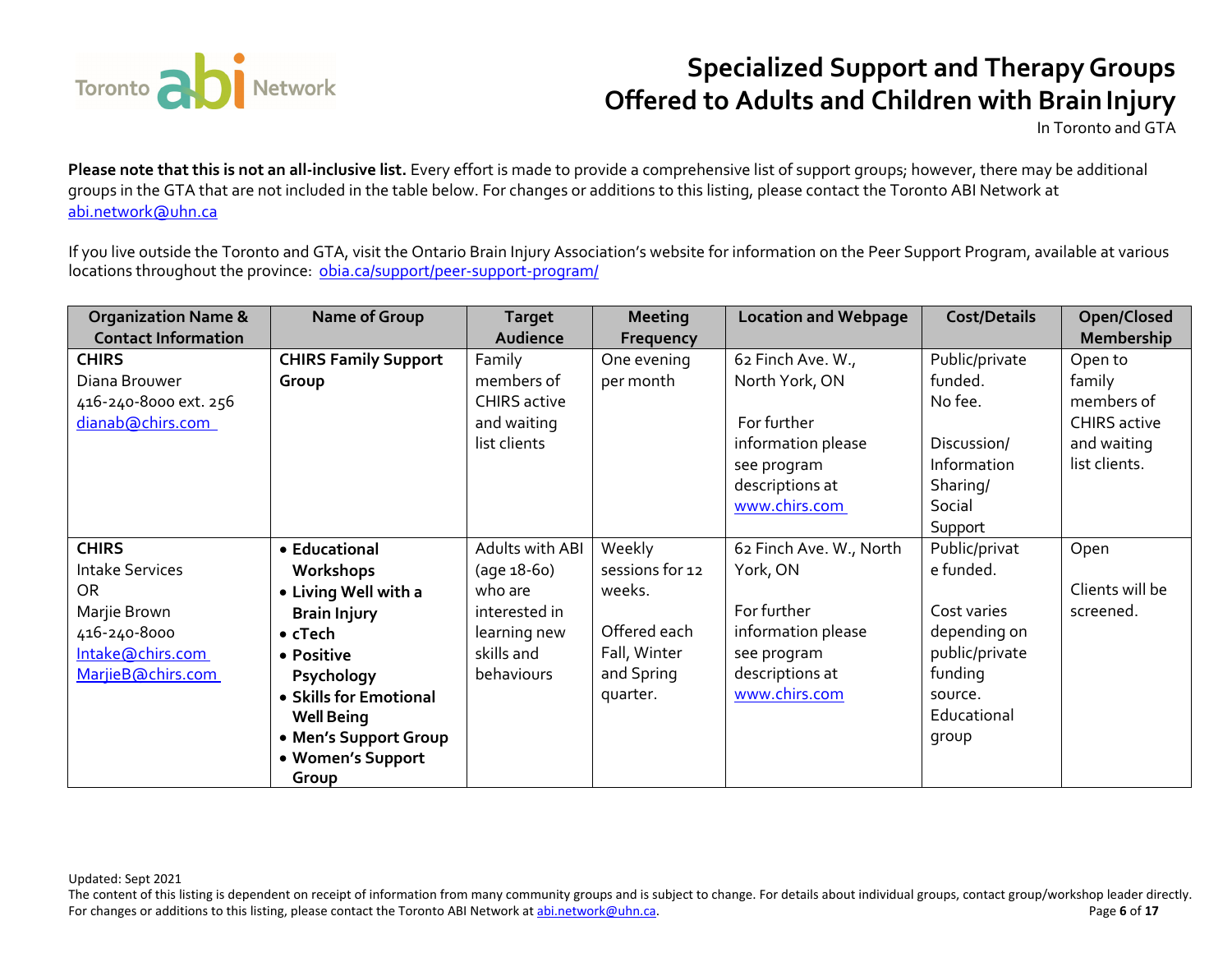

In Toronto and GTA

**Please note that this is not an all-inclusive list.** Every effort is made to provide a comprehensive list of support groups; however, there may be additional groups in the GTA that are not included in the table below. For changes or additions to this listing, please contact the Toronto ABI Network at abi.network@uhn.ca

If you live outside the Toronto and GTA, visit the Ontario Brain Injury Association's website for information on the Peer Support Program, available at various locations throughout the province: <u>obia.ca/support/peer-support-program/</u>

| <b>Organization Name &amp;</b> | Name of Group              | <b>Target Audience</b> | <b>Meeting</b> | <b>Location and</b>       | <b>Cost/Details</b> | Open/Closed      |
|--------------------------------|----------------------------|------------------------|----------------|---------------------------|---------------------|------------------|
| <b>Contact Information</b>     |                            |                        | Frequency      | Webpage                   |                     | Membership       |
| <b>CHIRS</b>                   | <b>Adult Day</b>           | Adults with ABI        | Groups meet    | Most programs, Drop       | Public/Private      | Open             |
| <b>Intake Services</b>         | <b>Services</b>            | (age 18-60)            | weekly         | In, Mentor Program and    | funded.             |                  |
| 416-240-8000                   |                            | Participants must      | (morning,      | Toastmasters are at       |                     |                  |
| intake@chirs.com or            | Over 30 structured         | be independent         | afternoon or   | 62 Finch Ave. W., North   | Cost varies         |                  |
| Apply using ABI Client         | Social/                    | with personal care     | evening),      | York, ON                  | between             |                  |
| Community Profile              | Recreational Groups,       | or able to provide     | Monday to      | Some groups (e.g.         | programs and        |                  |
| application at                 | Drop-In, Mentor            | their own              | Friday.        | swim, bowling,            | depending on        |                  |
| www.abinetwork.ca              | Program and                | attendant during       |                | billiards) are at various | Public/Private      |                  |
|                                | <b>Toastmasters</b>        | program hours.         | 12-week        | locations across          | funding             |                  |
|                                |                            |                        | sessions       | Toronto                   | sources.            |                  |
|                                |                            |                        |                | For further information   |                     |                  |
|                                |                            |                        |                | please see program        |                     |                  |
|                                |                            |                        |                | descriptions at           |                     |                  |
|                                |                            |                        |                | www.chirs.com             |                     |                  |
| <b>CHIRS</b>                   | <b>SUBI</b> (Substance Use | Individuals with       | Weekly         | 62 Finch Ave. W.,         | Public/Private      | Closed;          |
| <b>Intake Services</b>         | and Brain Injury)          | acquired brain         |                | North York, ON            | funded. Cost        | Individuals must |
| T: 416-240-8000                | Structured therapeutic     | injury and             |                |                           | varies between      | be referred and  |
| intake@chirs.com               | group focused on           | substance use          |                | For further information   | programs and        | will be screened |
|                                | addictions.                | issues (age 18-60)     |                | please see program        | depending on        | prior to         |
|                                |                            |                        |                | descriptions at           | Public/Private      | participation.   |
|                                |                            |                        |                | www.chirs.com             | funding sources.    |                  |

Updated: Sept 2021

The content of this listing is dependent on receipt of information from many community groups and is subject to change. For details about individual groups, contact group/workshop leader directly. For changes or additions to this listing, please contact the Toronto ABI Network at abi.network@uhn.ca. Page **7** of **17**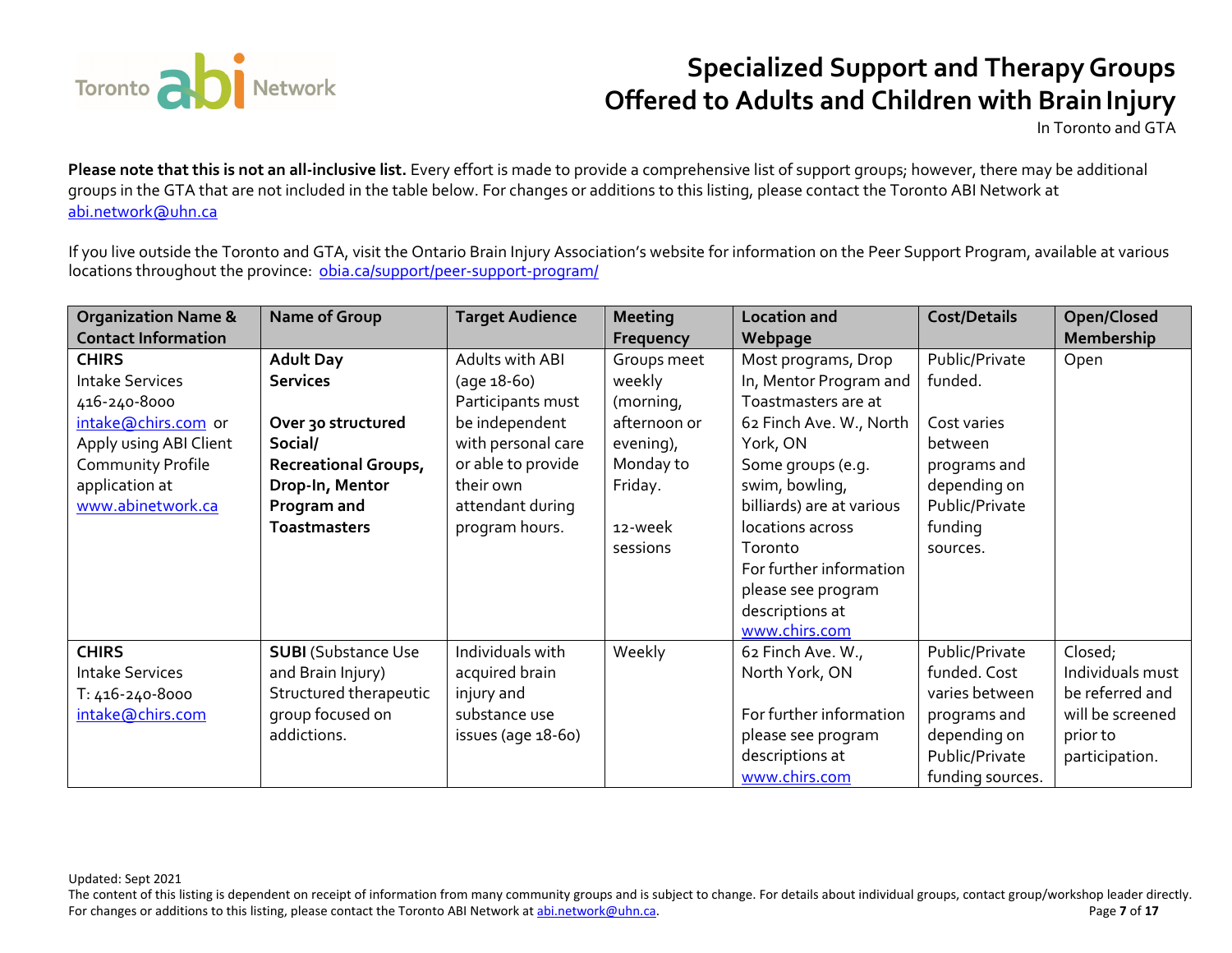

In Toronto and GTA

**Please note that this is not an all-inclusive list.** Every effort is made to provide a comprehensive list of support groups; however, there may be additional groups in the GTA that are not included in the table below. For changes or additions to this listing, please contact the Toronto ABI Network at abi.network@uhn.ca

If you live outside the Toronto and GTA, visit the Ontario Brain Injury Association's website for information on the Peer Support Program, available at various locations throughout the province: <u>obia.ca/support/peer-support-program/</u>

| <b>Organization Name &amp;</b><br><b>Contact Information</b>                                                                                                                                                                                                                     | Name of Group                                                                                                                                                                          | <b>Target Audience</b>           | <b>Meeting</b><br>Frequency                                                                                                                                                                                                                     | <b>Location and</b><br>Webpage                                                                                                                                                         | <b>Cost/Details</b>                                                                                                                                                                            | Open/Closed<br>Membership                                                                                                                  |
|----------------------------------------------------------------------------------------------------------------------------------------------------------------------------------------------------------------------------------------------------------------------------------|----------------------------------------------------------------------------------------------------------------------------------------------------------------------------------------|----------------------------------|-------------------------------------------------------------------------------------------------------------------------------------------------------------------------------------------------------------------------------------------------|----------------------------------------------------------------------------------------------------------------------------------------------------------------------------------------|------------------------------------------------------------------------------------------------------------------------------------------------------------------------------------------------|--------------------------------------------------------------------------------------------------------------------------------------------|
| Cota<br>For information:<br>Contact the ABI Day<br>Service Team at<br>416-755-2239 ext. o<br>To make a referral, visit<br>www.abinetwork.ca<br>and print the 'ABI Client<br>Community Profile'.<br>Fax to the Toronto ABI<br>Network at 416-597-7021<br>Note: Applicants must be | <b>ABI Adult Day</b><br>Service<br>(Scarborough)<br>Participants must<br>be independent<br>with personal care<br>or able to provide<br>their own<br>attendant during<br>program hours. | Adults with ABI<br>$(age 16-64)$ | • Day Program<br>operates on a<br>semester basis<br>(Fall, Winter,<br>Summer) each of<br>which is 16<br>weeks<br>• While the Day<br>Service operates<br>5 days/week<br>(Mon to Fri)<br>applicants only<br>register for the<br>sessions they are | Cota<br>Providence<br>Hospital 3276 St.<br>Clair Ave. East<br>Rooms: K112 and<br>K113 Scarborough,<br><b>ON</b><br>M <sub>1</sub> L <sub>1</sub> W <sub>1</sub><br>www.cotainspires.ca | Public-funded.<br>Free.<br>Transportation is<br>not provided.<br>• Specific group<br>descriptions and<br>schedule for the<br>current term can<br>be obtained by<br>contacting a Day<br>Program | Closed<br>People must<br>apply to the<br>program, be<br>interviewed<br>and admitted<br>per the<br>registration<br>process for<br>semester. |
| ready to begin attending<br>the program within four<br>months of referral.                                                                                                                                                                                                       |                                                                                                                                                                                        |                                  | interested in                                                                                                                                                                                                                                   |                                                                                                                                                                                        | Facilitator.                                                                                                                                                                                   |                                                                                                                                            |

Updated: Sept 2021

The content of this listing is dependent on receipt of information from many community groups and is subject to change. For details about individual groups, contact group/workshop leader directly. For changes or additions to this listing, please contact the Toronto ABI Network at abi.network@uhn.ca. Page **8** of **17**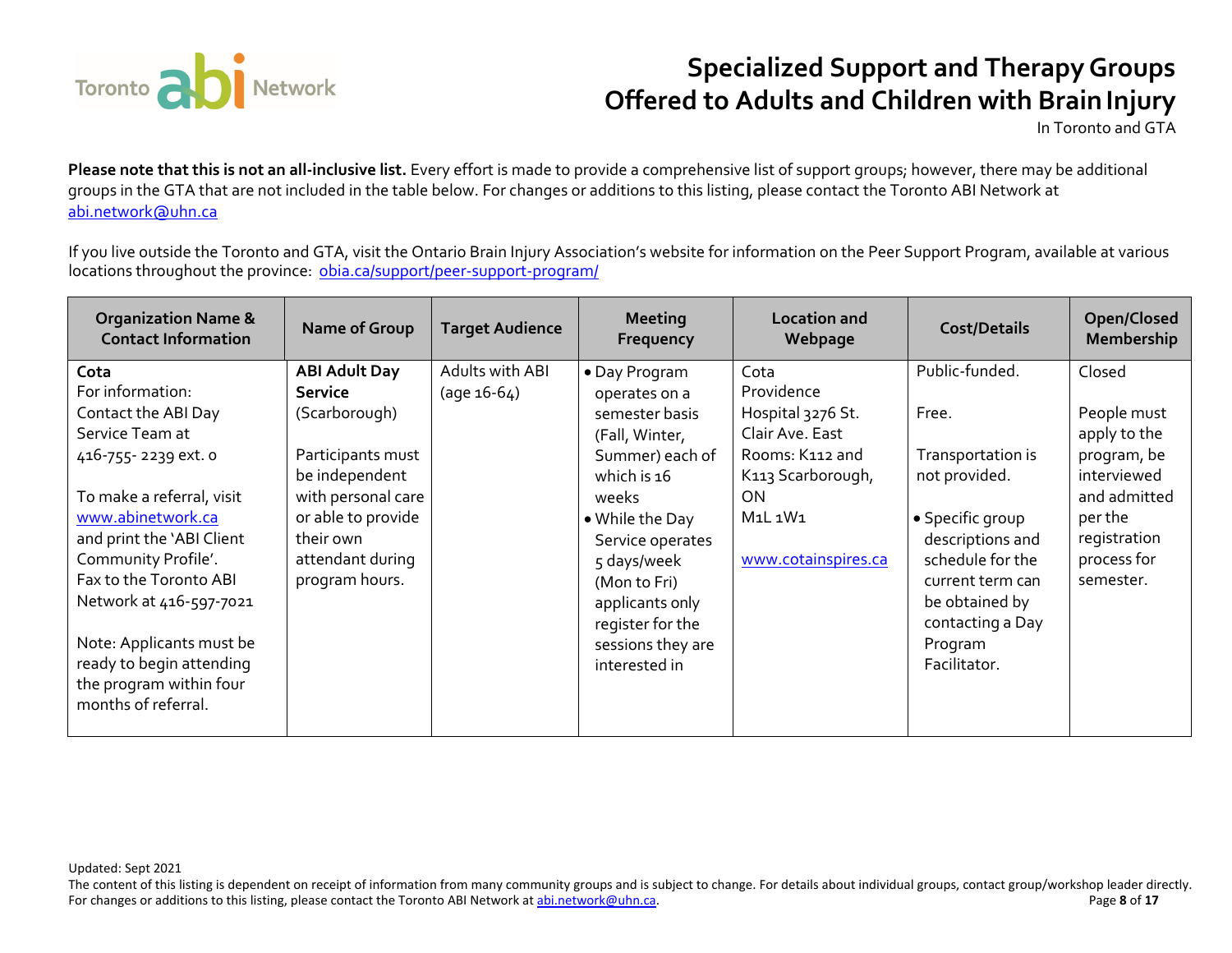

In Toronto and GTA

**Please note that this is not an all-inclusive list.** Every effort is made to provide a comprehensive list of support groups; however, there may be additional groups in the GTA that are not included in the table below. For changes or additions to this listing, please contact the Toronto ABI Network at abi.network@uhn.ca

If you live outside the Toronto and GTA, visit the Ontario Brain Injury Association's website for information on the Peer Support Program, available at various locations throughout the province: <u>obia.ca/support/peer-support-program/</u>

| <b>Organization Name &amp;</b><br><b>Contact Information</b>           | Name of<br>Group          | <b>Target</b><br>Audience               | <b>Meeting Frequency</b>                                                                                                                   | <b>Location and Webpage</b>                                            | <b>Cost/Details</b> | Open/Closed<br>Membership  |
|------------------------------------------------------------------------|---------------------------|-----------------------------------------|--------------------------------------------------------------------------------------------------------------------------------------------|------------------------------------------------------------------------|---------------------|----------------------------|
|                                                                        |                           |                                         | • Sessions offered<br>typically relate to<br>skills training,<br>education,<br>recreation,<br>personal<br>development &<br>mutual support. |                                                                        |                     |                            |
| <b>Epilepsy Toronto</b><br>T: 416-964-9095<br>info@epilepsytoronto.org | Adult<br>Support<br>Group | Adults<br>with<br>Epilepsy              | Monthly                                                                                                                                    | 468 Queen street East<br>Suite 210, Toronto<br>www.epilepsytoronto.org | No fee.             | Open<br>Intake<br>required |
| <b>Epilepsy Toronto</b><br>T: 416-964-9095<br>info@epilepsytoronto.org | Parent Support<br>Group   | Parents of<br>children with<br>epilepsy | Every other monthly                                                                                                                        | 468 Queen street East<br>Suite 210, Toronto<br>www.epilepsytoronto.org | No fee.             | Open<br>Intake<br>required |

Updated: Sept 2021

The content of this listing is dependent on receipt of information from many community groups and is subject to change. For details about individual groups, contact group/workshop leader directly. For changes or additions to this listing, please contact the Toronto ABI Network at abi.network@uhn.ca. Page **9** of **17**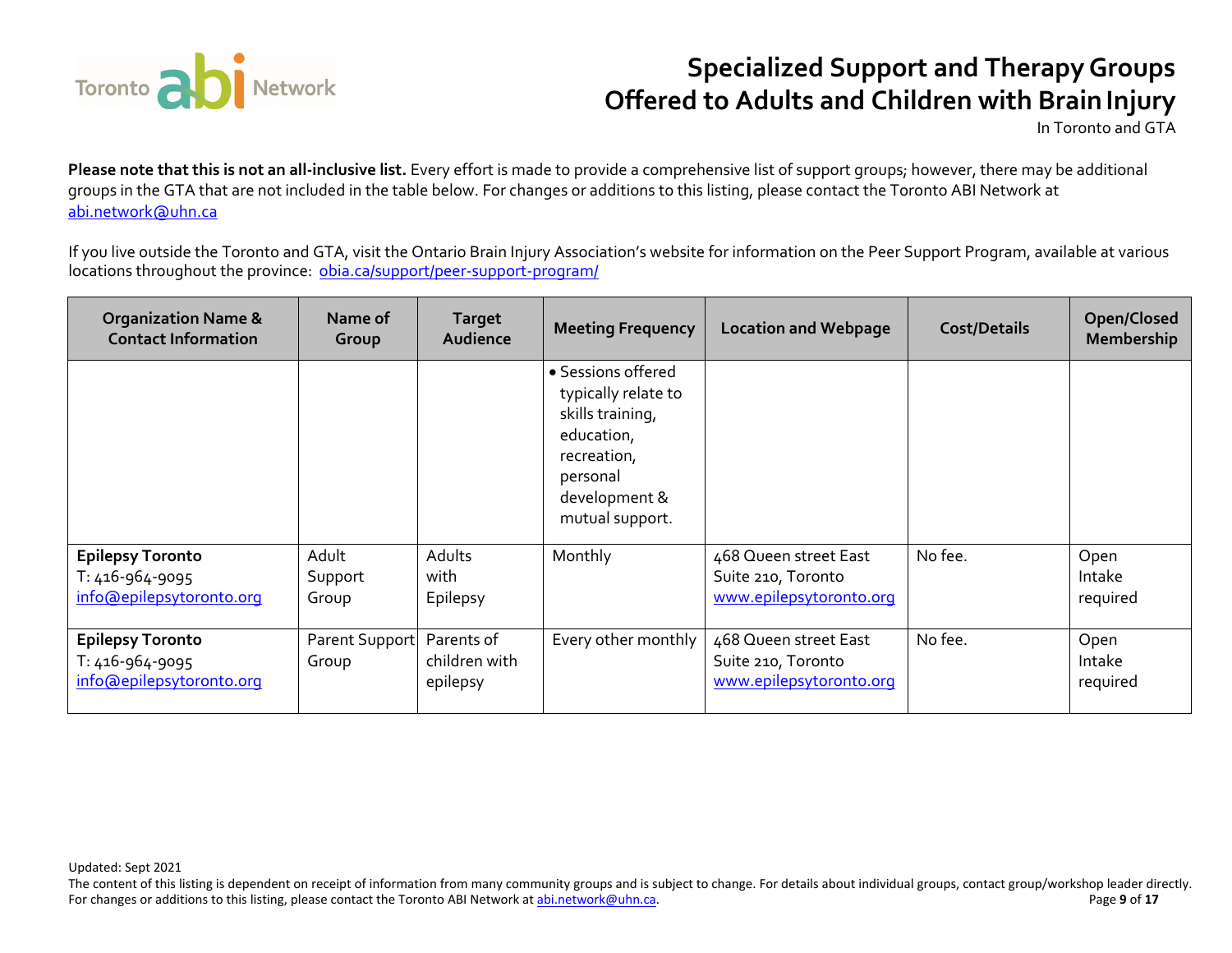

In Toronto and GTA

**Please note that this is not an all-inclusive list.** Every effort is made to provide a comprehensive list of support groups; however, there may be additional groups in the GTA that are not included in the table below. For changes or additions to this listing, please contact the Toronto ABI Network at abi.network@uhn.ca

If you live outside the Toronto and GTA, visit the Ontario Brain Injury Association's website for information on the Peer Support Program, available at various locations throughout the province: <u>obia.ca/support/peer-support-program/</u>

| <b>Organization Name &amp;</b><br><b>Contact Information</b>                                      | Name of Group              | <b>Target</b><br>Audience                | <b>Meeting Frequency</b>             | <b>Location and Webpage</b>                                                                                                       | <b>Cost/Details</b> | Open/Closed<br><b>Membership</b>    |
|---------------------------------------------------------------------------------------------------|----------------------------|------------------------------------------|--------------------------------------|-----------------------------------------------------------------------------------------------------------------------------------|---------------------|-------------------------------------|
| <b>Epilepsy Toronto</b><br>T: 416-964-9095<br>info@epilepsytoronto.org                            | Partners<br>Support Group  | Partners of<br>People with<br>Epilepsy   | Quarterly                            | 468 Queen street East<br>Suite 210 Toronto<br>www.epilepsytoronto.org                                                             | No fee.             | Open<br>Intake<br>required          |
| <b>Epilepsy Toronto</b><br>T: 416-964-9095<br>info@epilepsytoronto.org                            | Recreation<br>Social Group | Adults with<br>Epilepsy                  | <b>Weekly Fridays</b><br>$1pm - 4pm$ | 468 Queen street East<br>Suite 210, Toronto<br>www.epilepsytoronto.org                                                            | No fee.             | Drop In<br>Intake<br>Required       |
| <b>Holland Bloorview Kids</b><br><b>Rehabilitation Hospital</b><br>concussion@hollandbloorview.ca | Concussion and<br>You      | Children/<br>youth and<br>their families |                                      | Monthly – $1$ hr session 150 Kilgour Rd, Toronto<br>https://hollandbloorview.<br>ca/services/programs-<br>services/concussion-you | No fee              | Open.<br><b>Register</b><br>online. |

Updated: Sept 2021

The content of this listing is dependent on receipt of information from many community groups and is subject to change. For details about individual groups, contact group/workshop leader directly. For changes or additions to this listing, please contact the Toronto ABI Network at abi.network@uhn.ca. Page **10** of **17**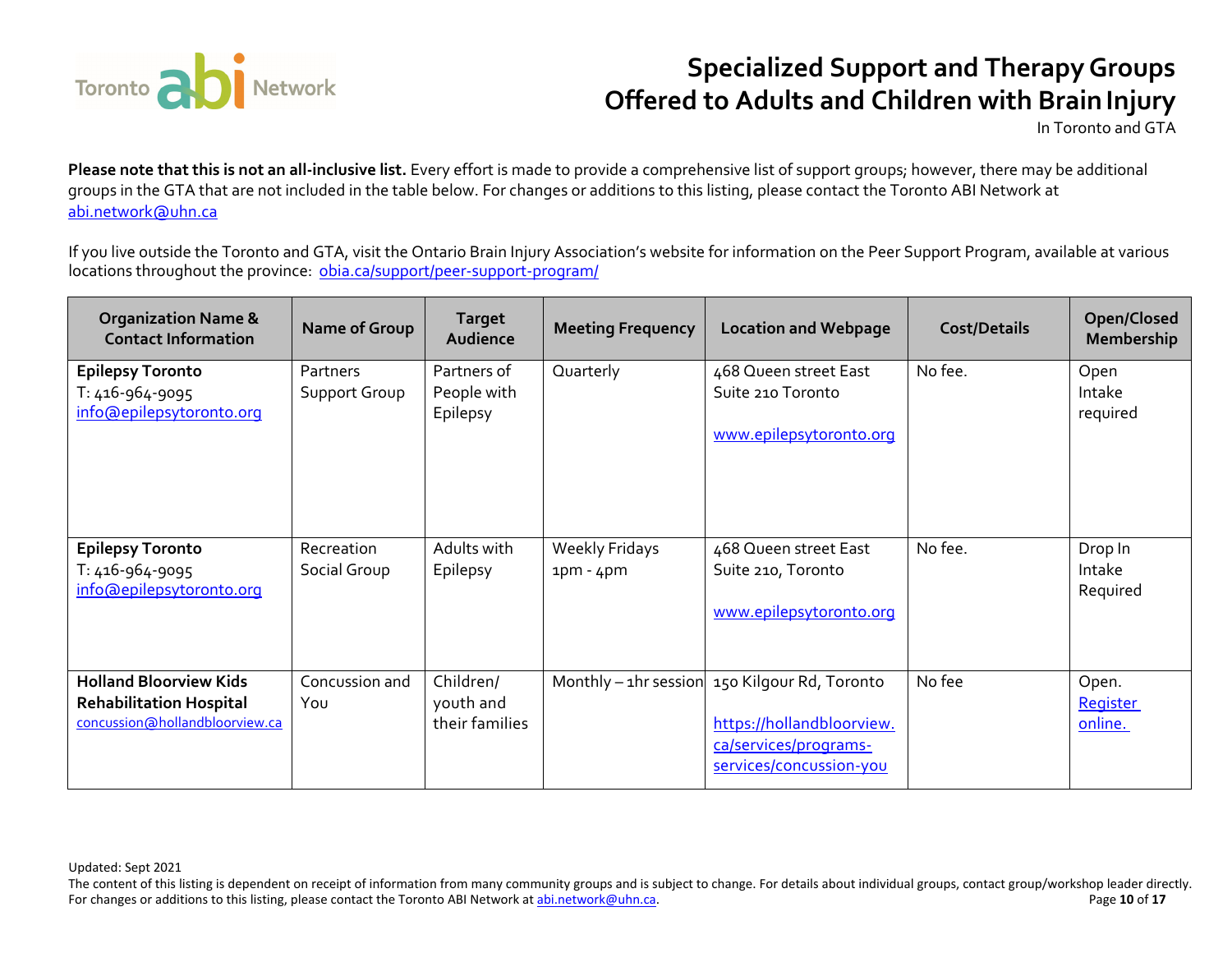

In Toronto and GTA

**Please note that this is not an all-inclusive list.** Every effort is made to provide a comprehensive list of support groups; however, there may be additional groups in the GTA that are not included in the table below. For changes or additions to this listing, please contact the Toronto ABI Network at abi.network@uhn.ca

If you live outside the Toronto and GTA, visit the Ontario Brain Injury Association's website for information on the Peer Support Program, available at various locations throughout the province: <u>obia.ca/support/peer-support-program/</u>

| <b>Organization Name &amp;</b><br><b>Contact Information</b> | Name of Group        | <b>Target</b><br>Audience | <b>Meeting Frequency</b> | <b>Location and Webpage</b> | <b>Cost/Details</b> | Open/Closed<br>Membership |
|--------------------------------------------------------------|----------------------|---------------------------|--------------------------|-----------------------------|---------------------|---------------------------|
| <b>Holland Bloorview Kids</b>                                | Therapeutic          | Holland                   | Year round               | 150 Kilgour Road,           | There is a fee for  | Referral to               |
| <b>Rehabilitation Hospital</b>                               | Recreation,          | Bloorview                 |                          | Toronto                     | group               | service                   |
| Heather Keating                                              | Life Skills          | clients ages 7-           |                          |                             | programming.        | required (can             |
| T: 416-425-6220 ext. 6208                                    | Development          | 18 (up to 21 if           |                          | www.hollandbloorview.ca     | Provide 1:1         | be a self-                |
| hkeating@hollandbloorview.ca                                 | and                  | still in high             |                          |                             | coaching/           | referral)                 |
|                                                              | <b>Transitions</b>   | school)                   |                          |                             | consultation as     | Closed; Pre-              |
|                                                              |                      |                           |                          |                             | well as group life  | registration              |
|                                                              |                      | ABI and                   |                          |                             | skills and          | required.                 |
|                                                              |                      | physical                  |                          |                             | adapted             |                           |
|                                                              |                      | disabilities              |                          |                             | recreation          | *Cross-                   |
|                                                              |                      |                           |                          |                             | programs.           | diagnostic                |
|                                                              |                      |                           |                          |                             | Structured/         | group                     |
|                                                              |                      |                           |                          |                             | Therapeutic (Life   |                           |
|                                                              |                      |                           |                          |                             | Skills)             |                           |
| <b>Holland Bloorview Kids</b>                                | <b>Helping Hand:</b> | Children and              | Daily for a two          | 150 Kilgour Road,           | Public-funded.      | Closed;                   |
| <b>Rehabilitation Hospital</b>                               | <b>A Constraint</b>  | teens with ABI            | week period from         | Toronto                     | No fee to           | Invited                   |
| Janet Bernstein                                              | Induced              | & stroke with             | 9:30am to 1:00pm         |                             | participate.        | participants              |
| T: 416-424-3855 ext. 6430                                    | <b>Therapy Group</b> | hemiplegia                |                          | www.hollandbloorview.ca     | Fee for constraint  | only.                     |
| jbernstein@hollandbloorview.ca                               |                      |                           | <b>Next session</b>      |                             | device.             | *Concurrent               |
|                                                              |                      |                           | Summer $2021 -$          |                             | Structured/         | sessions held             |
|                                                              |                      |                           | dependent on             |                             | Therapeutic         | for parents of            |
|                                                              |                      |                           | <b>COVID</b> situation   |                             |                     | participants              |

Updated: Sept 2021

The content of this listing is dependent on receipt of information from many community groups and is subject to change. For details about individual groups, contact group/workshop leader directly. For changes or additions to this listing, please contact the Toronto ABI Network at abi.network@uhn.ca. Page **11** of **17**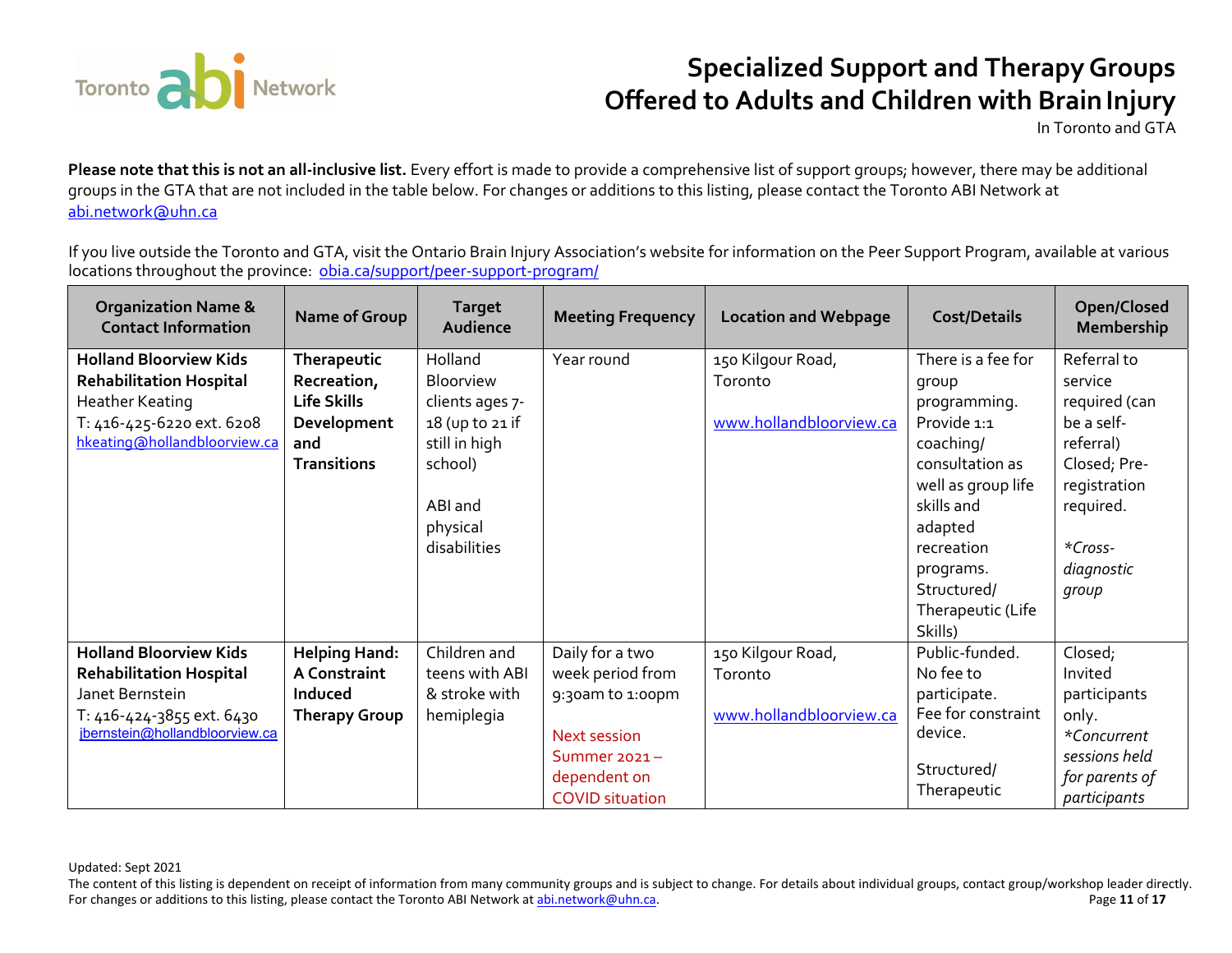

In Toronto and GTA

**Please note that this is not an all-inclusive list.** Every effort is made to provide a comprehensive list of support groups; however, there may be additional groups in the GTA that are not included in the table below. For changes or additions to this listing, please contact the Toronto ABI Network at abi.network@uhn.ca

If you live outside the Toronto and GTA, visit the Ontario Brain Injury Association's website for information on the Peer Support Program, available at various locations throughout the province: <u>obia.ca/support/peer-support-program/</u>

| <b>Organization Name &amp;</b> | Name of Group        | <b>Target</b>           | <b>Meeting Frequency</b> | <b>Location and Webpage</b> | <b>Cost/Details</b> | Open/Closed   |
|--------------------------------|----------------------|-------------------------|--------------------------|-----------------------------|---------------------|---------------|
| <b>Contact Information</b>     |                      | Audience                |                          |                             |                     | Membership    |
| <b>Holland Bloorview Kids</b>  | <b>Fast Hands: A</b> | Children and            | Daily for a one          | 150 Kilgour Road,           | Public-funded.      | Closed;       |
| <b>Rehabilitation Hospital</b> | <b>Bimanual</b>      | teens with ABI          | week period, 9:00        | Toronto, ON                 |                     | Invited       |
| Janet Bernstein                | <b>Therapy</b>       | & stroke                | $am - 12:00$             |                             | No fee to           | participants  |
| T: 416-424-3855 ext. 6430      | Group                |                         | pm and Monday to         | www.hollandbloorview.ca     | participate.        | only.         |
| jbernstein@hollandbloorview.ca |                      |                         | Wednesday a              |                             | Structured/         |               |
|                                |                      |                         | second week, 9:00        |                             | Therapeutic         |               |
|                                |                      |                         | $am - 12:00$             |                             | (bimanual skills)   |               |
|                                |                      |                         | pm.                      |                             |                     |               |
|                                |                      |                         |                          |                             |                     |               |
|                                |                      |                         | Next session             |                             |                     |               |
|                                |                      |                         | Summer $2021 -$          |                             |                     |               |
|                                |                      |                         | dependent on COVID       |                             |                     |               |
|                                |                      |                         | situation                |                             |                     |               |
| <b>Holland Bloorview Kids</b>  | Therapeutic          | ABI and                 | Residential Overnight    | 150 Kilgour Road,           | There is a fee.     | Referral to   |
| <b>Rehabilitation Hospital</b> | Recreation,          | physical                | stay (College            | Toronto, ON                 | Subsidies may be    | service       |
| Heather Keating                | Life Skills          | disabilities            | Residence setting)       |                             | available.          | required (can |
| T: 416-425-6220 ext. 6208      | Development          | $(16-25 \text{ years})$ |                          | www.hollandbloorview.ca     | Structured/         | be a self-    |
| hkeating@hollandbloorview.ca   | and                  |                         |                          |                             | Therapeutic (Life   | referral)     |
|                                | <b>Transitions</b>   |                         |                          |                             | Skills)             |               |
|                                |                      |                         |                          |                             |                     | Closed; Pre-  |
|                                | <b>Turning Point</b> |                         |                          |                             |                     | registration  |
|                                | $(5$ days)           |                         |                          |                             |                     | required.     |
|                                |                      |                         |                          |                             |                     |               |

Updated: Sept 2021

The content of this listing is dependent on receipt of information from many community groups and is subject to change. For details about individual groups, contact group/workshop leader directly. For changes or additions to this listing, please contact the Toronto ABI Network at abi.network@uhn.ca. Page **12** of **17**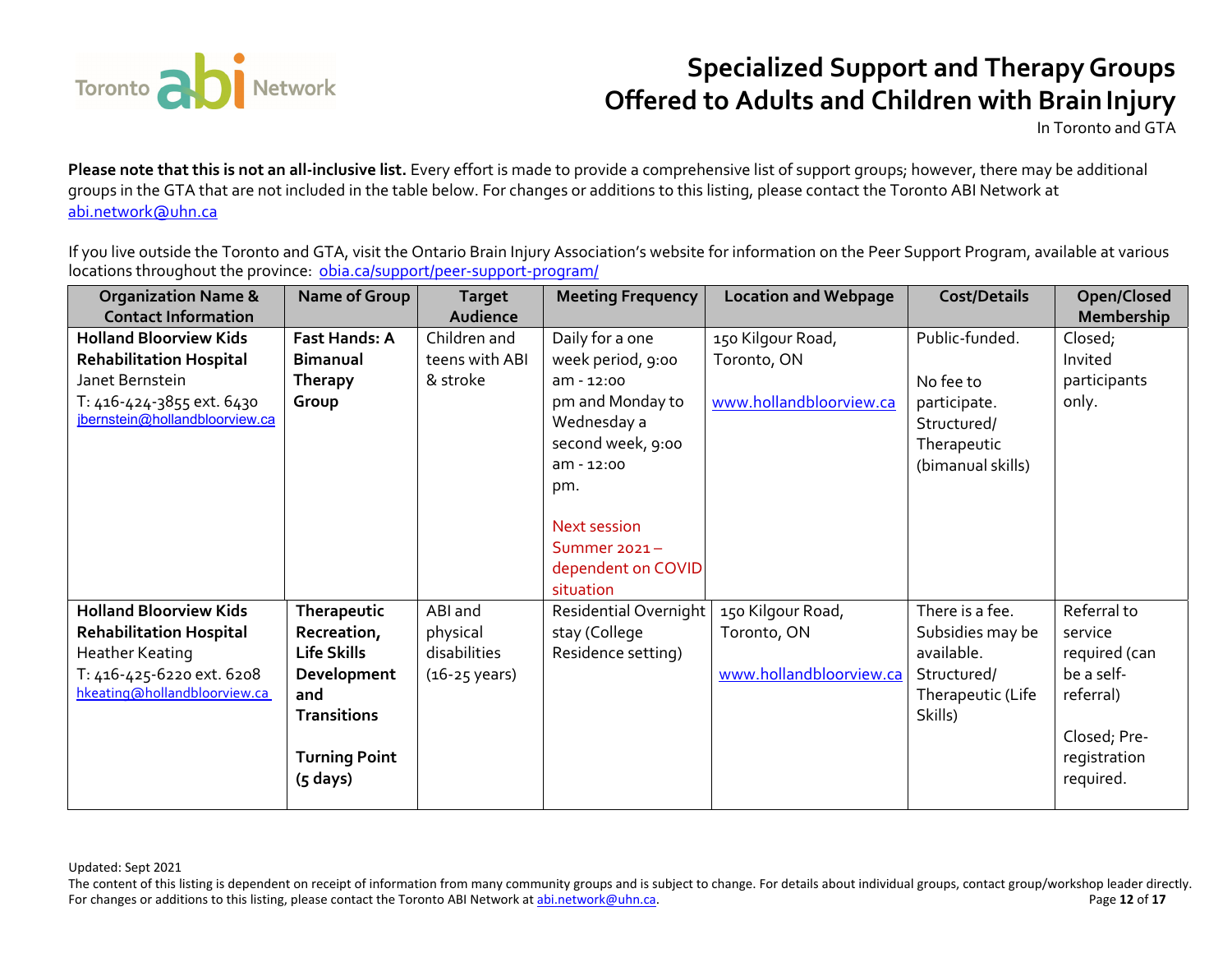

In Toronto and GTA

**Please note that this is not an all-inclusive list.** Every effort is made to provide a comprehensive list of support groups; however, there may be additional groups in the GTA that are not included in the table below. For changes or additions to this listing, please contact the Toronto ABI Network at abi.network@uhn.ca

If you live outside the Toronto and GTA, visit the Ontario Brain Injury Association's website for information on the Peer Support Program, available at various locations throughout the province: <u>obia.ca/support/peer-support-program/</u>

| <b>Organization Name &amp;</b><br><b>Contact Information</b> | <b>Name of Group</b>                                  | <b>Target Audience</b> | <b>Meeting</b><br>Frequency | <b>Location and Webpage</b> | <b>Cost/Details</b> | Open/Closed<br><b>Membership</b> |
|--------------------------------------------------------------|-------------------------------------------------------|------------------------|-----------------------------|-----------------------------|---------------------|----------------------------------|
|                                                              | The<br>Independence<br>Program<br>$(20 \text{ days})$ |                        |                             |                             |                     | *Cross-<br>diagnostic<br>group   |
| <b>March of Dimes Canada</b>                                 | Aphasia and                                           | Adults (18+years)      | Varies according            | Six different locations     | Subscription        | Closed;                          |
| Suzanne Marson                                               | Communication                                         | with Aphasia and       | to program site             | available. Call for more    | payment yearly      | Pre-screening                    |
| <b>Administrative Assistant</b>                              | <b>Disabilities</b>                                   | related acquired       |                             | information.                | Subsidies may be    | is required.                     |
| 905-773-7758 ext. 6217                                       | Program                                               | communication          |                             |                             | available.          |                                  |
| 13311 Yonge St. #202                                         |                                                       | disabilities           |                             | www.marchofdimes.ca         |                     |                                  |
| Richmond Hill, On L4E 3L6                                    |                                                       |                        |                             |                             |                     |                                  |
| <b>March of Dimes Canada</b>                                 | <b>Aphasia Peer</b>                                   | Adults (18+years)      | Weekly/Monday               | 1850 Rossland Rd East       | No cost             | Closed;                          |
| Suzanne Marson                                               | <b>Support Group</b>                                  | with Aphasia and       |                             | Whitby, ON                  |                     | Pre-screening                    |
| Administrative Assistant                                     |                                                       | related acquired       |                             |                             |                     | is required                      |
| 905-773-7758 ext. 6217                                       |                                                       | communication          |                             | www.marchofdimes.ca         |                     |                                  |
| 13311 Yonge St. #202                                         |                                                       | disabilities           |                             |                             |                     |                                  |
| Richmond Hill, On L4E 3L6                                    |                                                       |                        |                             |                             |                     |                                  |
| <b>March of Dimes Canada</b>                                 | Conductive                                            | Children and adults    | Weekly                      | 10 Overlea Blvd.            | There is a fee.     | Closed;                          |
| Mhairi Watson, Senior                                        | <b>Education</b>                                      | with neurological      |                             | Toronto, On M4H             | Subsidies may be    | Pre-screening                    |
| Conductor                                                    | Program                                               | motor disorders or     |                             |                             | available.          | is required.                     |
| 416-425-3463 ext. 7264                                       |                                                       | who have had a         |                             | www.marchofdimes.ca         |                     |                                  |
| 10 Overlea Blvd.                                             |                                                       | stroke or brain        |                             |                             |                     |                                  |
| Toronto, On M4H 1A4                                          |                                                       | injury (Age 1 year +)  |                             |                             |                     |                                  |

The content of this listing is dependent on receipt of information from many community groups and is subject to change. For details about individual groups, contact group/workshop leader directly. For changes or additions to this listing, please contact the Toronto ABI Network at abi.network@uhn.ca. Page **13** of **17**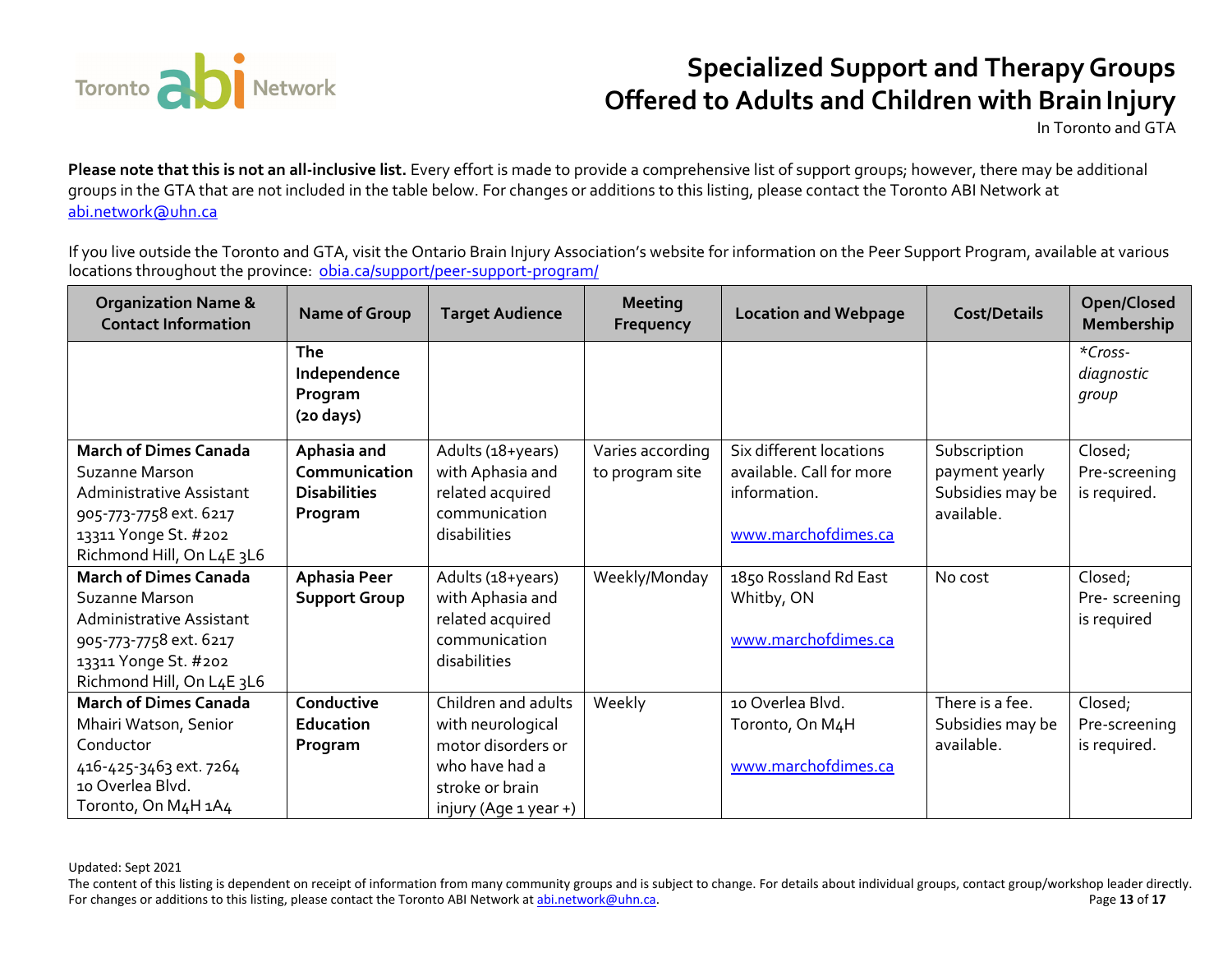

In Toronto and GTA

**Please note that this is not an all-inclusive list.** Every effort is made to provide a comprehensive list of support groups; however, there may be additional groups in the GTA that are not included in the table below. For changes or additions to this listing, please contact the Toronto ABI Network at abi.network@uhn.ca

If you live outside the Toronto and GTA, visit the Ontario Brain Injury Association's website for information on the Peer Support Program, available at various locations throughout the province: <u>obia.ca/support/peer-support-program/</u>

| <b>Organization Name &amp;</b><br><b>Contact Information</b> | Name of<br>Group                 | <b>Target Audience</b>              | <b>Meeting</b><br>Frequency   | <b>Location and</b><br>Webpage                                  | <b>Cost/Details</b> | Open/Closed<br><b>Membership</b> |
|--------------------------------------------------------------|----------------------------------|-------------------------------------|-------------------------------|-----------------------------------------------------------------|---------------------|----------------------------------|
| <b>March of Dimes Canada</b>                                 | <b>Stroke Recovery</b>           | Adult $(18 \text{ years} +)$        | Varies according              | Various program                                                 | No cost             | Open                             |
| 1-888-540-6666<br>10 Overlea Blyd.                           | Canada<br><b>Peers Fostering</b> | survivors of stroke                 | to program.                   | locations.                                                      |                     |                                  |
| Toronto, ON M4H 1A4                                          | Hope                             | and their family<br>and caregivers. |                               | www.marchofdimes.ca                                             |                     |                                  |
| <b>March of Dimes Canada</b><br>1-800-567-0315 x 6236        | <b>ABI Groups</b>                | Survivors with ABI                  | Weekly                        | Varies<br>throughout York<br>Region and<br><b>Simcoe County</b> | No fee              | Open                             |
| <b>March of Dimes Canada</b>                                 | <b>BIG</b> - Brain               | Survivors with ABI                  | Weekly/Tuesday                | 300 Mapleview Drive                                             | No Cost             | Open                             |
| 1-800-567-0315 x 6265                                        | <b>Injury Group</b>              | seeking a safe                      |                               | West, Barrie ON                                                 |                     |                                  |
|                                                              |                                  | space to be with                    |                               |                                                                 | Peer led with       |                                  |
|                                                              |                                  | other survivors                     |                               | www.marchofdimes.ca                                             | support from        |                                  |
| 1-800-567-0315 x6236                                         | <b>ABI Outreach</b>              |                                     |                               |                                                                 | March of Dimes      |                                  |
|                                                              | Community<br>Groups              | Survivors with ABI                  | Weekly Tuesday<br>to Thursday | Various program locations<br>throughout York Region             | No Fee              | Open                             |

Updated: Sept 2021

The content of this listing is dependent on receipt of information from many community groups and is subject to change. For details about individual groups, contact group/workshop leader directly. For changes or additions to this listing, please contact the Toronto ABI Network at abi.network@uhn.ca. Page **14** of **17**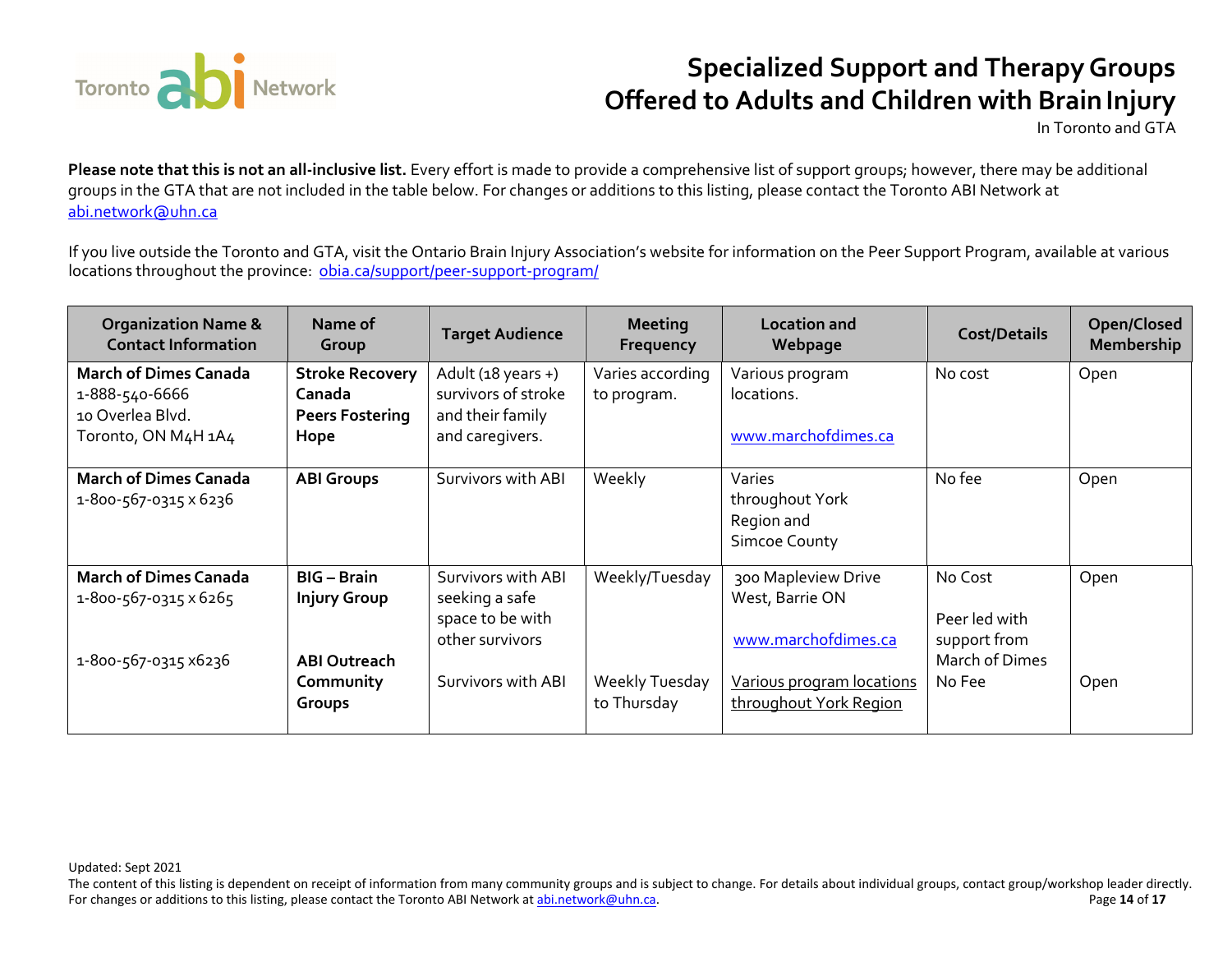

In Toronto and GTA

**Please note that this is not an all-inclusive list.** Every effort is made to provide a comprehensive list of support groups; however, there may be additional groups in the GTA that are not included in the table below. For changes or additions to this listing, please contact the Toronto ABI Network at abi.network@uhn.ca

If you live outside the Toronto and GTA, visit the Ontario Brain Injury Association's website for information on the Peer Support Program, available at various locations throughout the province: <u>obia.ca/support/peer-support-program/</u>

| <b>Organization Name &amp;</b><br><b>Contact Information</b>                                                                                                                             | Name of Group             | <b>Target Audience</b> | <b>Meeting</b><br>Frequency                                                                                                                   | <b>Location and Webpage</b>                                                                                                                                     | <b>Cost/Details</b>                                | Open/Closed<br><b>Membership</b> |
|------------------------------------------------------------------------------------------------------------------------------------------------------------------------------------------|---------------------------|------------------------|-----------------------------------------------------------------------------------------------------------------------------------------------|-----------------------------------------------------------------------------------------------------------------------------------------------------------------|----------------------------------------------------|----------------------------------|
| <b>Mind Forward Brain Injury</b><br>Services, previously-Peel<br><b>Halton Dufferin Acquired</b><br><b>Brain Injury Services</b><br>T: 905-949-4411<br>E-mail:<br>intake@mindforward.org | Day Program               | Survivors with ABI     | Please contact<br>Mind Forward<br>for more details                                                                                            | Offered in 4 locations:<br>Mississauga<br>$\bullet$<br>Oakville<br>$\bullet$<br><b>Brampton</b><br>$\bullet$<br>Orangeville<br>$\bullet$<br>www.mindforward.org | Please contact<br>Mind Forward for<br>more details | Open<br>Registration<br>Required |
| <b>PACE Independent Living</b><br>Jackie Wilson<br>T: 416-789-7806 ext 314                                                                                                               | <b>ABI Day</b><br>Program | Survivors with ABI     | Tuesday to<br>Saturday from<br>$10 - 3$ pm<br>During Covid we<br>are only offering<br>virtual/by phone<br>sessions<br>Monday -<br>Friday 10-3 | The Paula Cassin Learning<br>Centre<br>300 New Toronto Street,<br>Unit 1<br>Toronto, ON<br>https://www.pace-<br>il.ca/virtual-programs-<br>andevents            | No fee                                             | Open<br>Registration<br>Required |

The content of this listing is dependent on receipt of information from many community groups and is subject to change. For details about individual groups, contact group/workshop leader directly. For changes or additions to this listing, please contact the Toronto ABI Network at abi.network@uhn.ca. Page **15** of **17**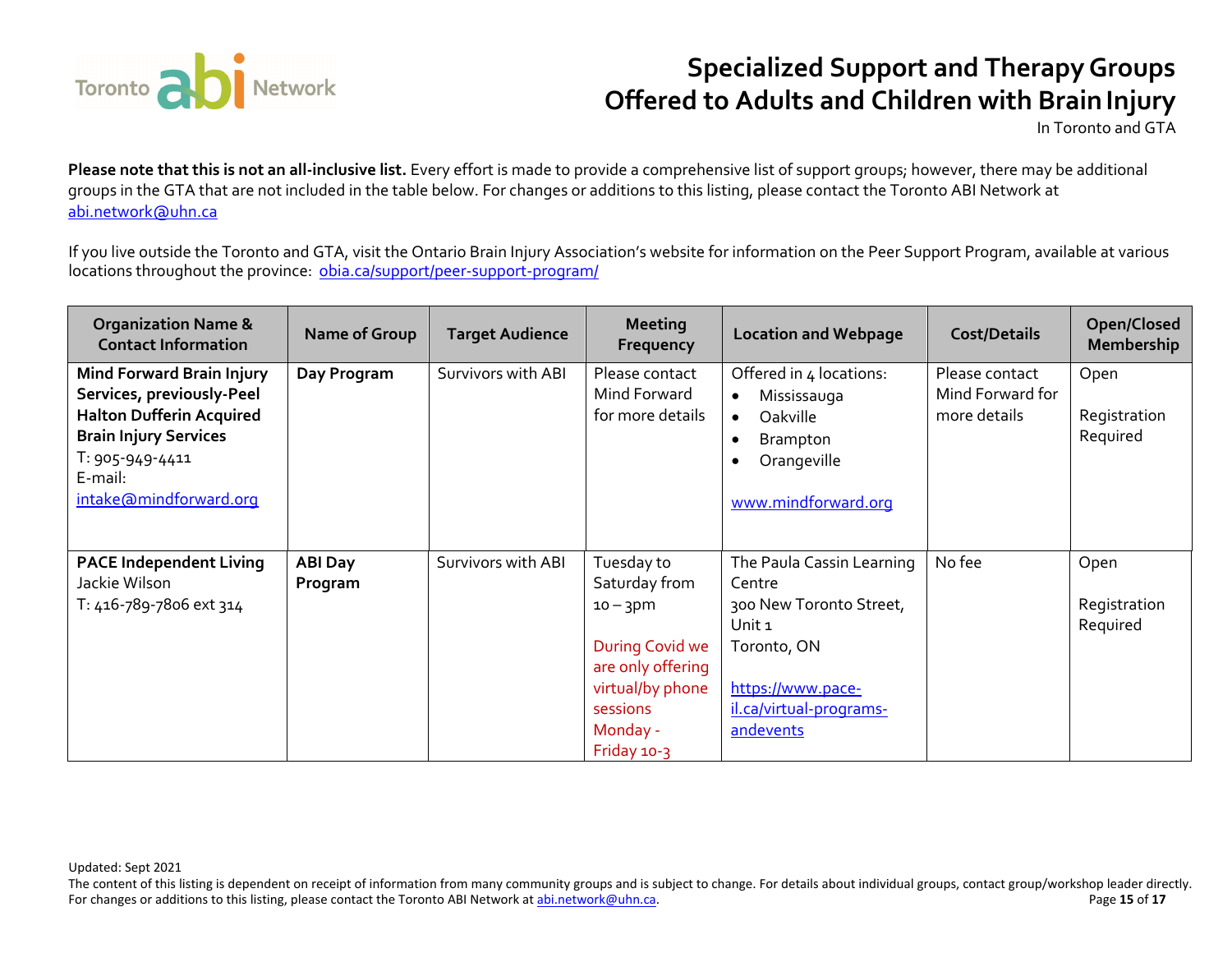

In Toronto and GTA

**Please note that this is not an all-inclusive list.** Every effort is made to provide a comprehensive list of support groups; however, there may be additional groups in the GTA that are not included in the table below. For changes or additions to this listing, please contact the Toronto ABI Network at abi.network@uhn.ca

If you live outside the Toronto and GTA, visit the Ontario Brain Injury Association's website for information on the Peer Support Program, available at various locations throughout the province: <u>obia.ca/support/peer-support-program/</u>

| <b>Organization Name &amp;</b><br><b>Contact Information</b>                                                  | Name of Group                   | <b>Target Audience</b>                                                                                                                                                                                             | <b>Meeting</b><br>Frequency                                                                                                                                                                        | <b>Location and Webpage</b>                                                                                                      | <b>Cost/Details</b>              | Open/Closed<br>Membership                             |
|---------------------------------------------------------------------------------------------------------------|---------------------------------|--------------------------------------------------------------------------------------------------------------------------------------------------------------------------------------------------------------------|----------------------------------------------------------------------------------------------------------------------------------------------------------------------------------------------------|----------------------------------------------------------------------------------------------------------------------------------|----------------------------------|-------------------------------------------------------|
| <b>St. Michael's Hospital</b><br>mybest@smh.ca                                                                | <b>MyBeST</b>                   | The function of this<br>support group is to<br>empower survivors<br>of traumatic injury<br>by connecting them<br>with other survivors<br>and helping them<br>develop skills to<br>manage day-to-day<br>challenges. | Monthly                                                                                                                                                                                            | St. Michael's<br>Hospital 30 Bond<br>Street Toronto, ON<br>M5B 1W8<br>See website for support<br>group meeting room<br>locations | Free                             | Open                                                  |
| <b>West Park Healthcare</b><br>Centre<br>Janet Grange<br><b>Behavior Therapist</b><br>416-243-3600, ext. 2618 | <b>ABI Adult Day</b><br>Program | 18 years old and up,<br>with moderate to<br>severe brain injury.<br>May also have<br>challenging<br>behaviours and/or<br>physical disabilities                                                                     | Groups run at<br>10 a.m. and<br>1 p.m. from<br>Monday to<br>Wednesday.<br>Duration ranges<br>from 1 to 2 hours.<br>The Thursday<br>group is a movie<br>watch party<br>followed by a<br>discussion. | 82 Buttonwood Ave.<br>Toronto<br>www.westpark.org                                                                                | Publically<br>funded.<br>No fee. | Open.<br>Apply through<br>the Toronto<br>ABI Network. |

Updated: Sept 2021

The content of this listing is dependent on receipt of information from many community groups and is subject to change. For details about individual groups, contact group/workshop leader directly. For changes or additions to this listing, please contact the Toronto ABI Network at abi.network@uhn.ca. Page **16** of **17**